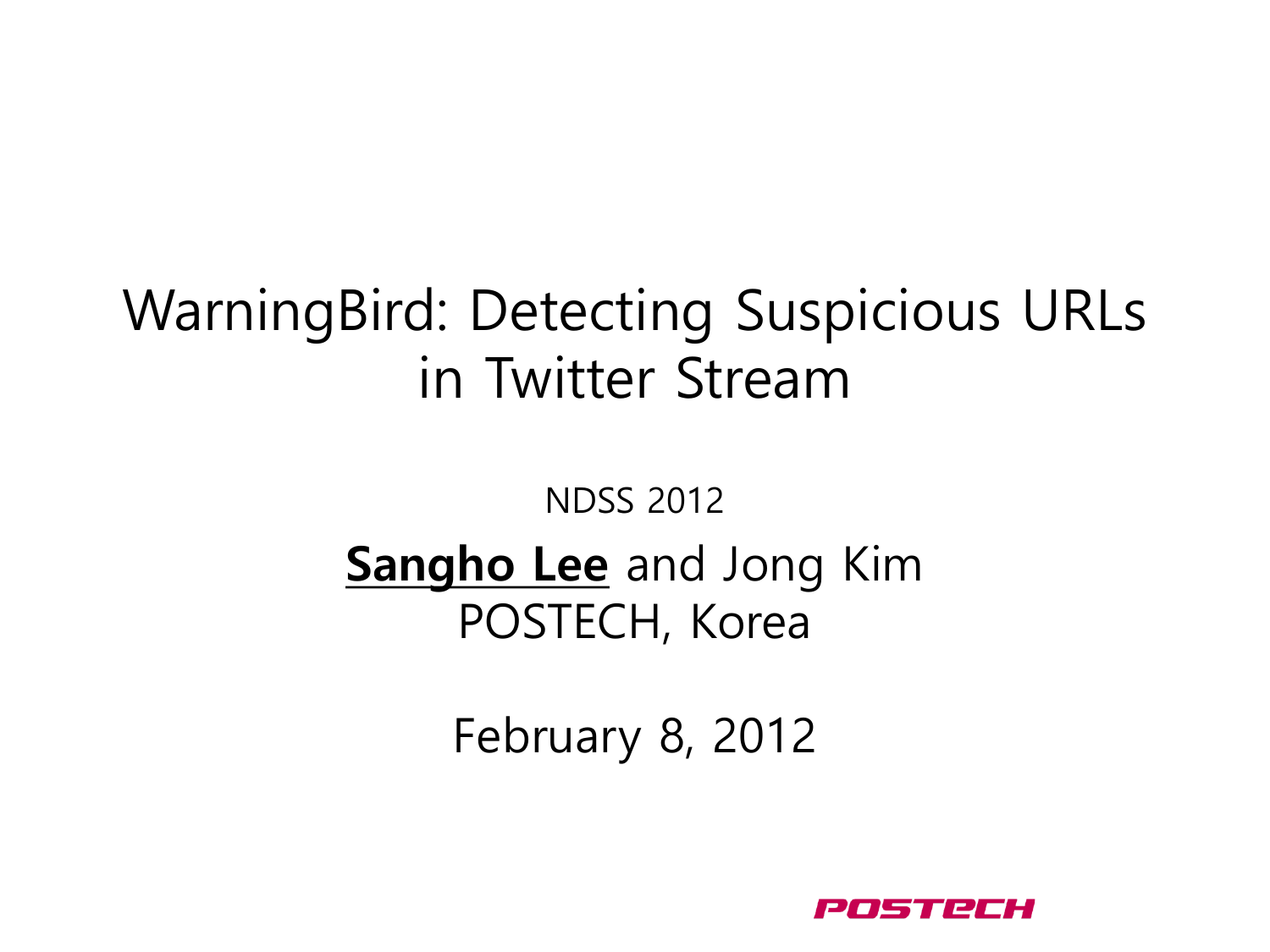## Suspicious URLs in Twitter

- Twitter suffers from malicious tweets. – Containing URLs for spam, phishing, …
- Many detection schemes rely on – Features of Twitter accounts and msgs. – Features of URL and content
- Many evading techniques also exist. – Feature fabrication
	- **Conditional redirection**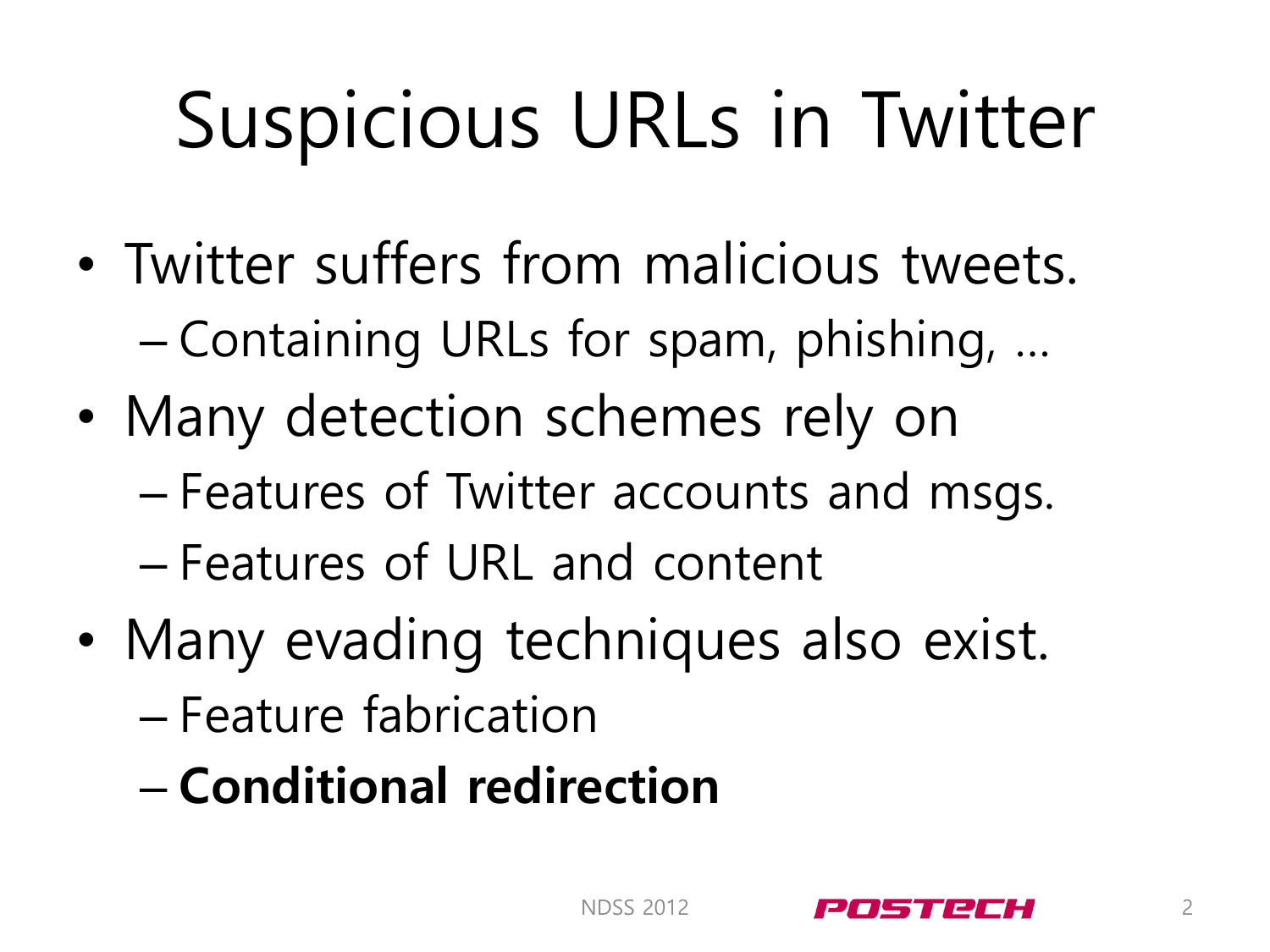## Conditional Redirection



- Attackers distribute initial URLs of conditional redirect chains via tweets.
- Conditional redirection servers will lead
	- Normal browsers to malicious landing pages
	- **Crawlers to benign landing pages**
		- User agent, IP addresses, repeated visiting, …

#### **Misclassifications can occur**

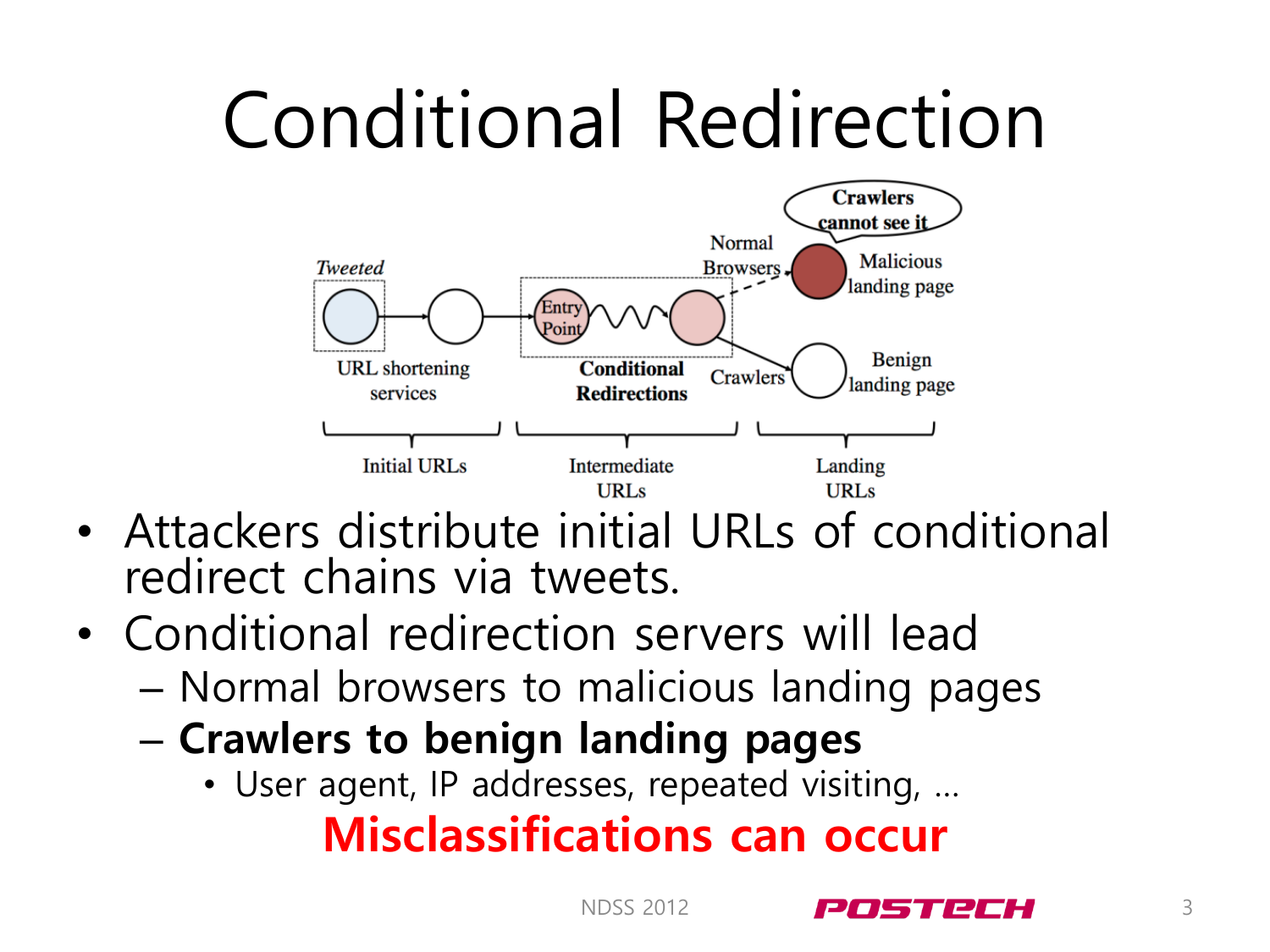## Motivation and Goal

- Attackers can evade previous detection schemes.
	- Selectively provide malicious content to normal browsers not to investigators
- We propose a novel suspicious URL detection system for Twitter.
	- Be robust against evasion techniques
	- Detects suspicious URLs in real time

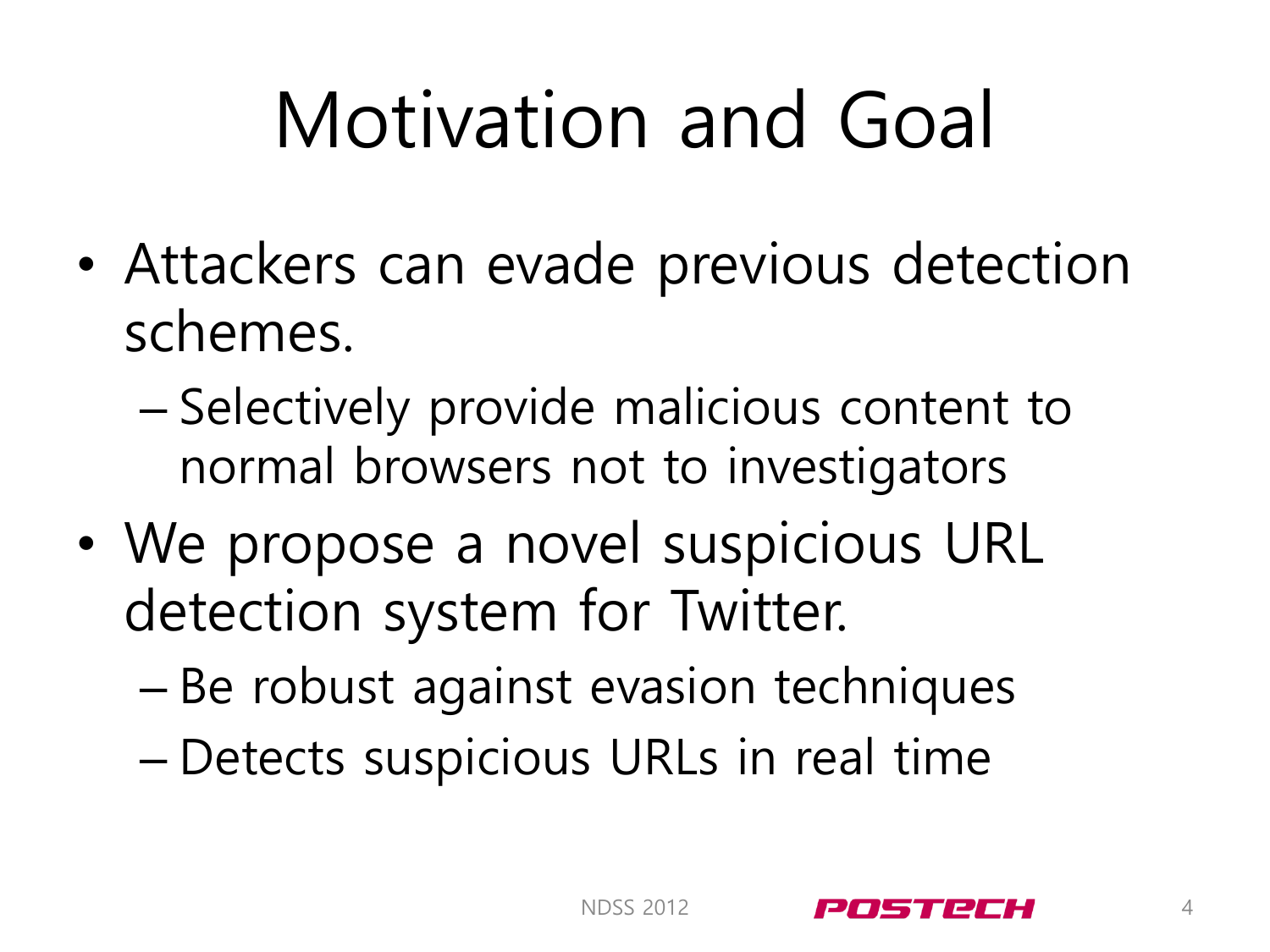## **Outline**

- Introduction
- **Case Study**
- Proposed Scheme
- Evaluation
- Discussion and Conclusion

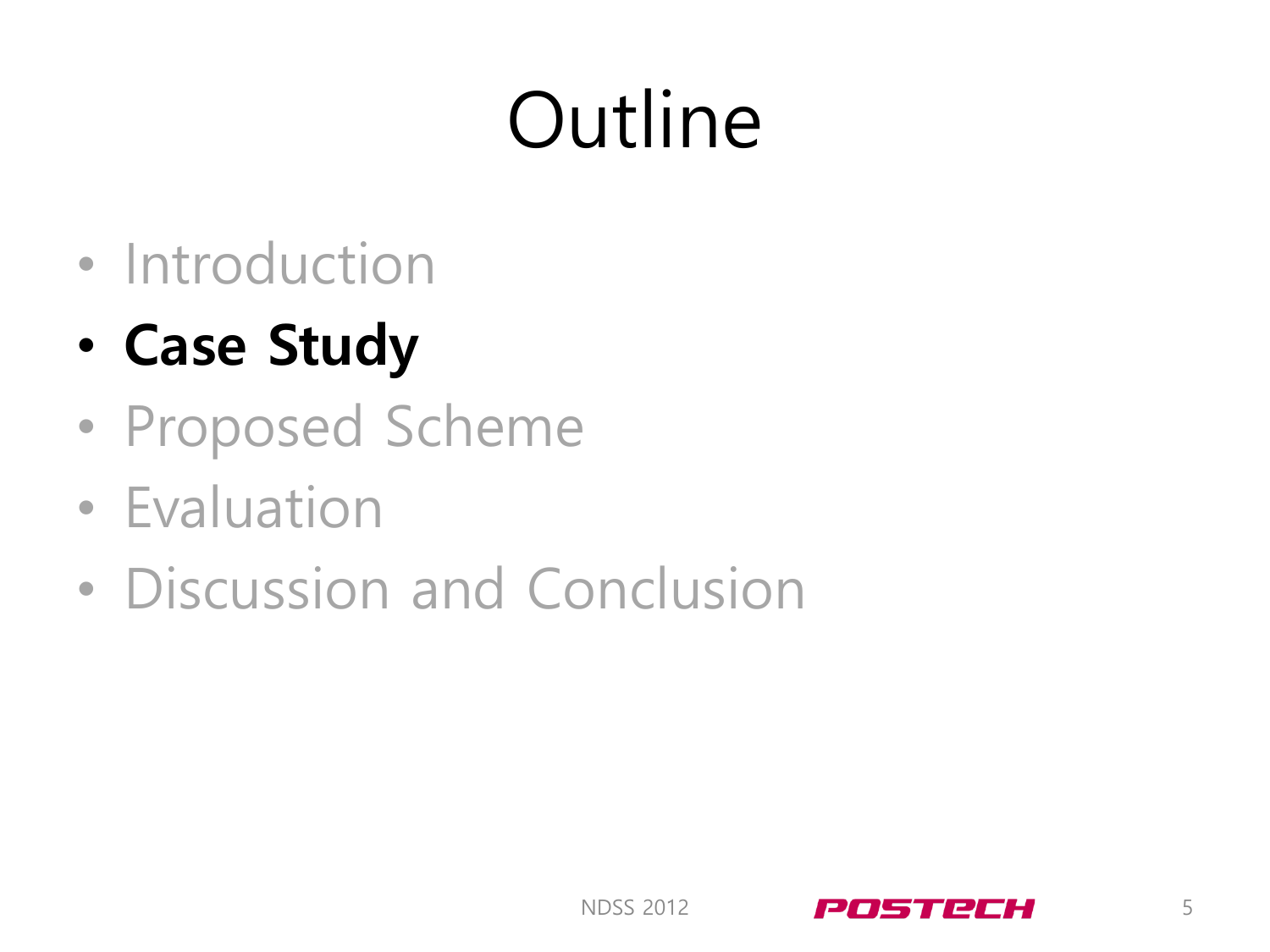### Case Study blackraybansunglasses.com



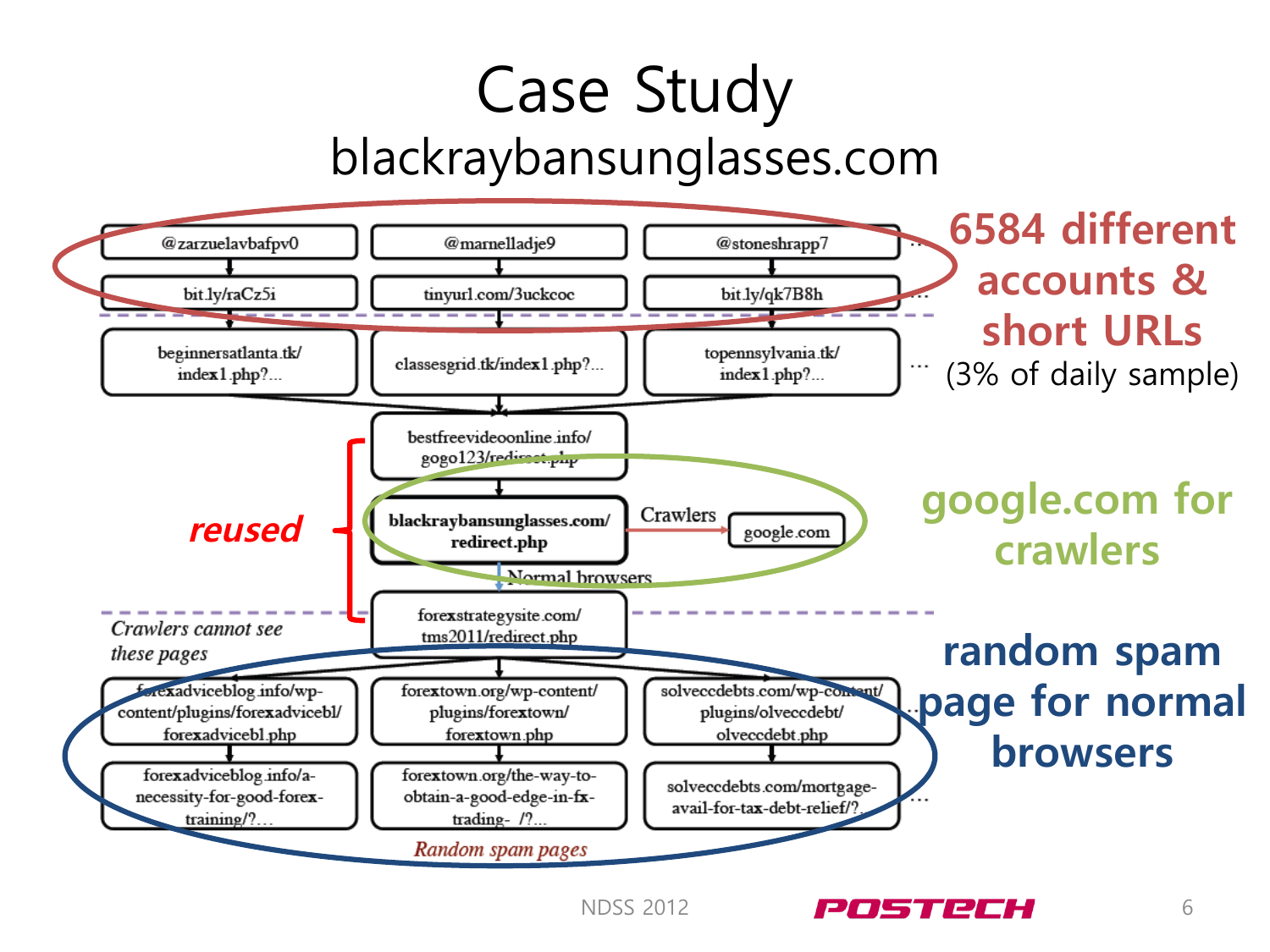## Outline

- Introduction
- Case Study
- **Proposed Scheme**
	- **Basic Idea**
	- **System Overview**
	- **Derived Features**
- Evaluation
- Discussion and Conclusion

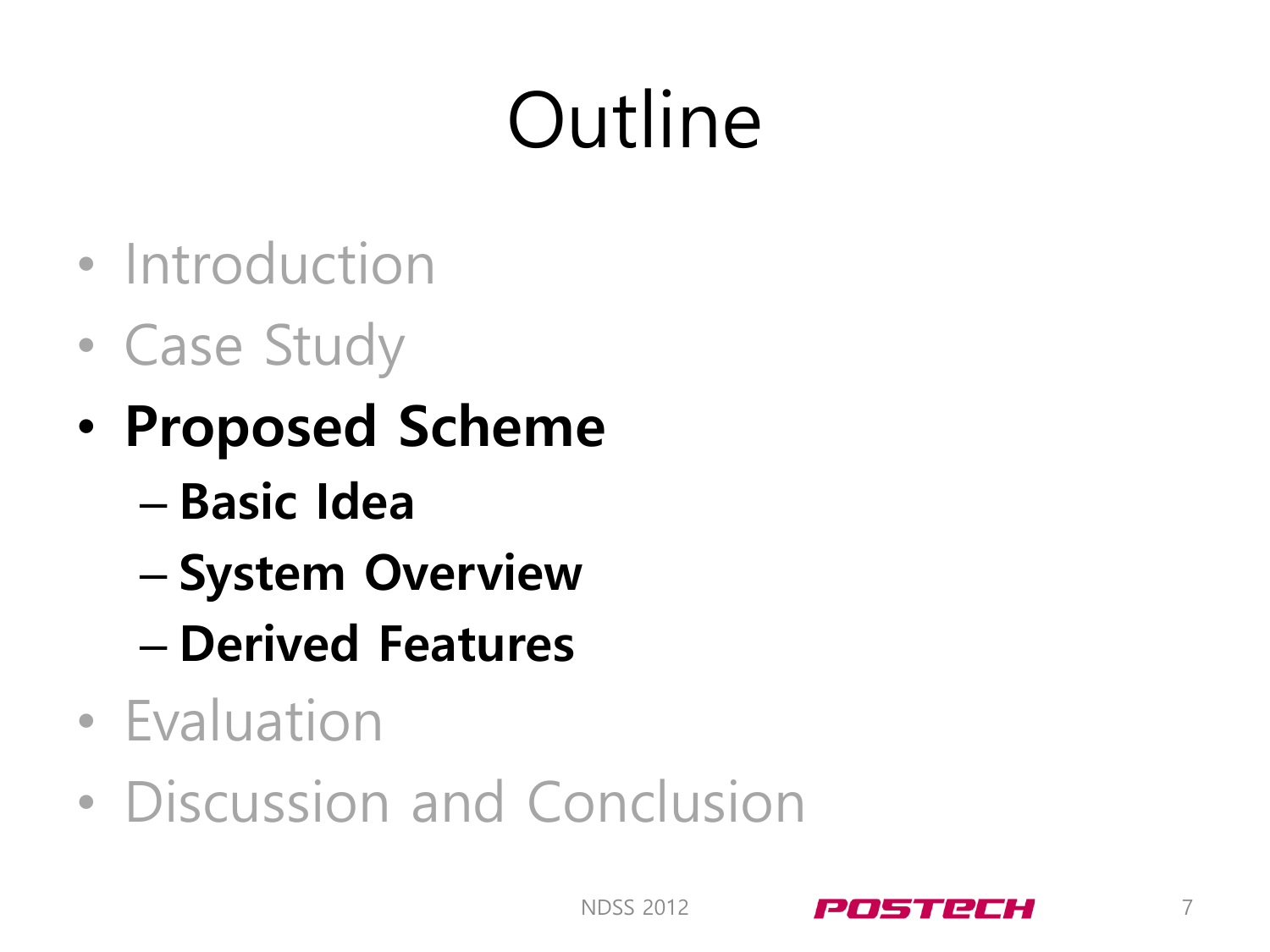## Basic Idea

- Attackers need to reuse redirection servers. – No infinite redirection servers
- We analyze a group of correlated URL chains. – To detect redirection servers reused
	- To derive features of the correlated URL chains





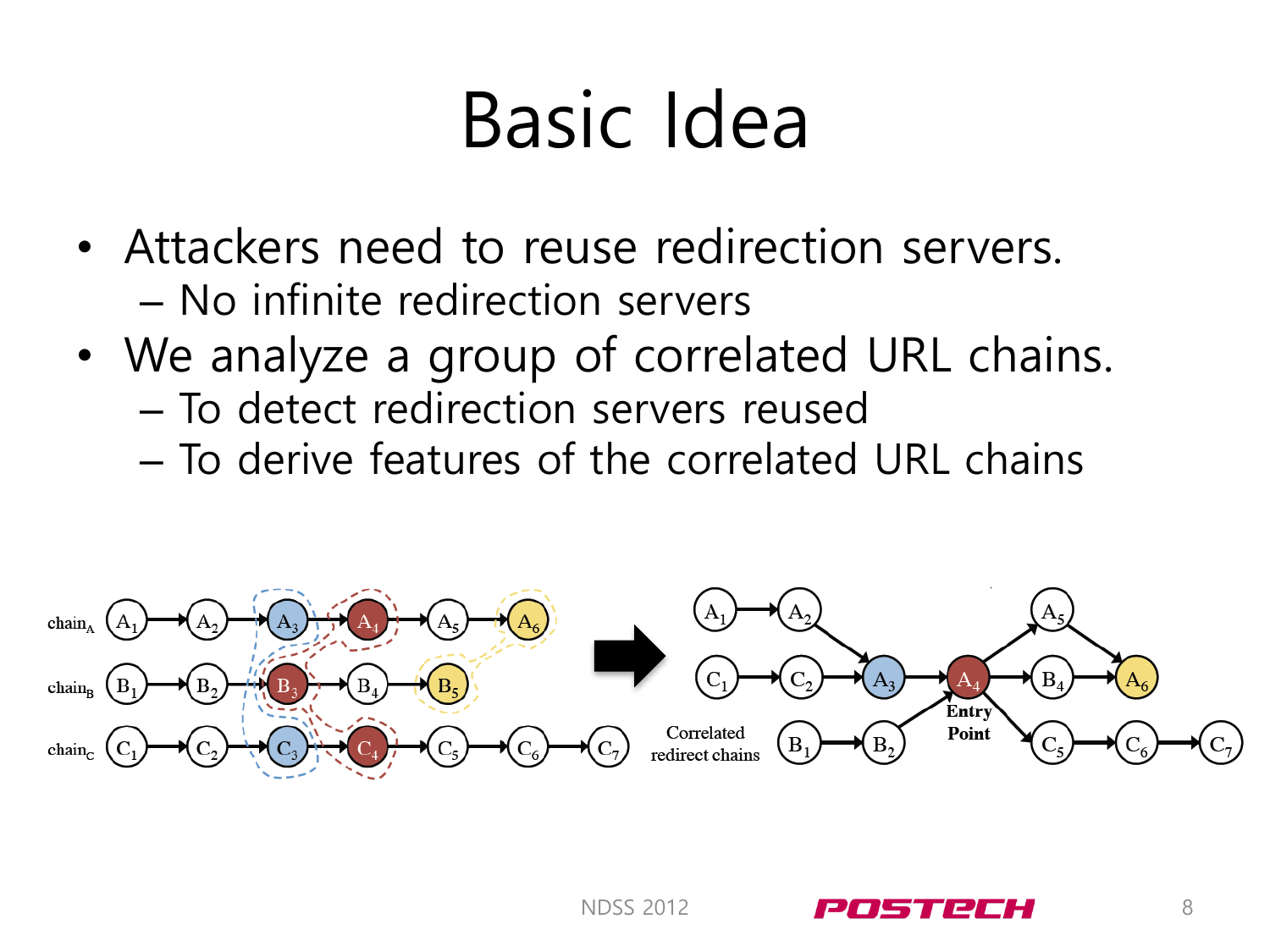## System Overview



- Data collection
	- Collect tweets with URLs from public timeline
	- Visit each URL to obtain URL chains and IP addresses
- Feature extraction
	- Group domains with the same IP addresses
	- Find entry point URLs
	- Generate feature vectors for each entry point

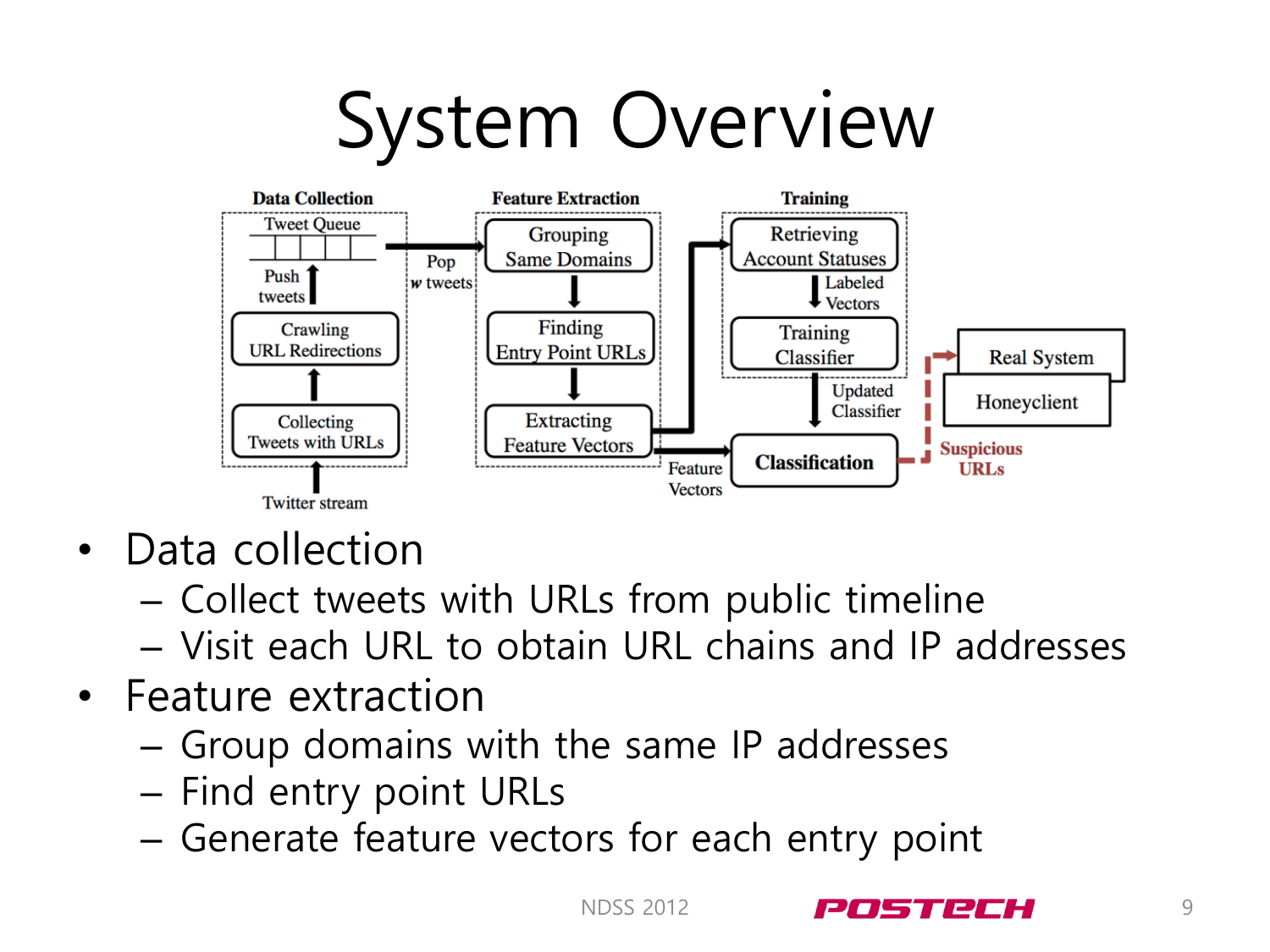## System Overview (continued)



- Training
	- Label feature vectors using account status info.
		- suspended  $\Rightarrow$  malicious, active  $\Rightarrow$  benign
	- Build classification models
- Classification
	- Classify suspicious URLs

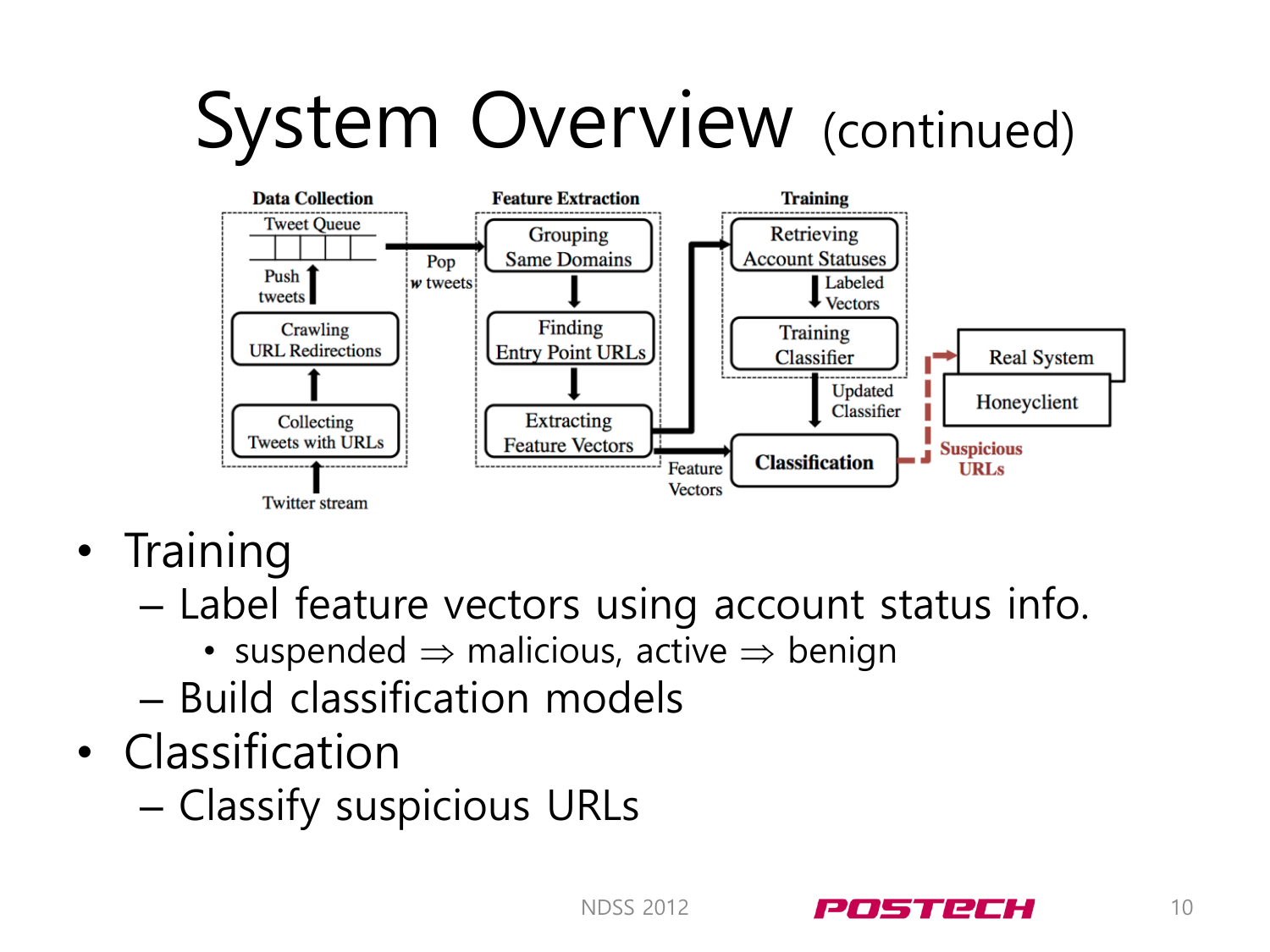### Features

- Correlated URL chains
	- $-$  Length of URL redirect chain  $\bullet$
	- Frequency of entry point URL 1
	- $-$  # of different initial and landing URLs
- Tweet context information
	- $-$  # of different Twitter sources  $\color{red}\blacktriangleright$
	- $-$  Standard deviation of account creation dates  $\blacktriangleright$
	- Standard deviation of friends-followers ratios

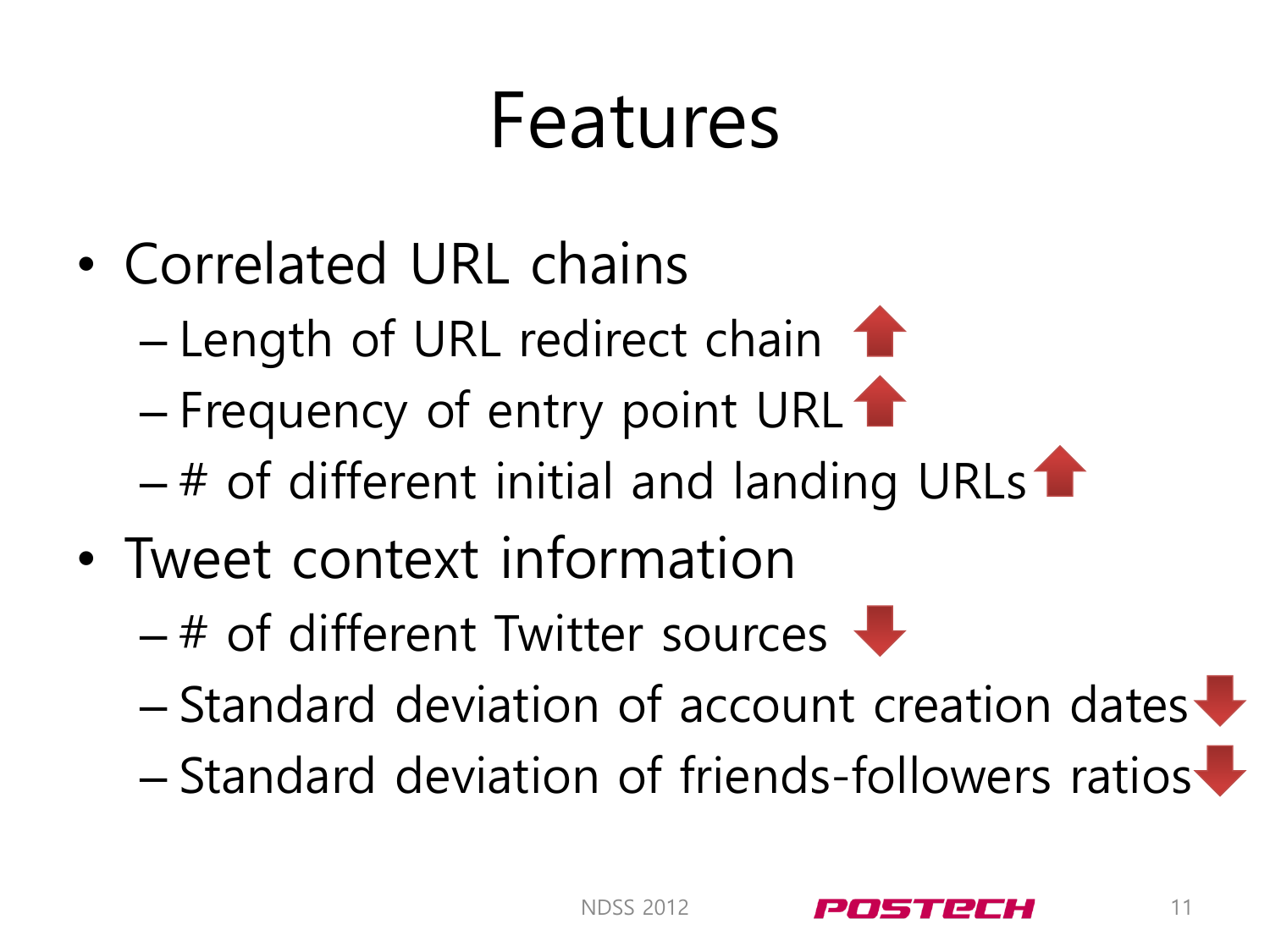## Outline

- Introduction
- Case Study
- Proposed Scheme
- **Evaluation**
	- **System Setup and Data Collection**
	- **Training Classifiers**
	- **Data Analysis**
	- **Detection Efficiency**
	- **Running Time**
- Discussion and Conclusion

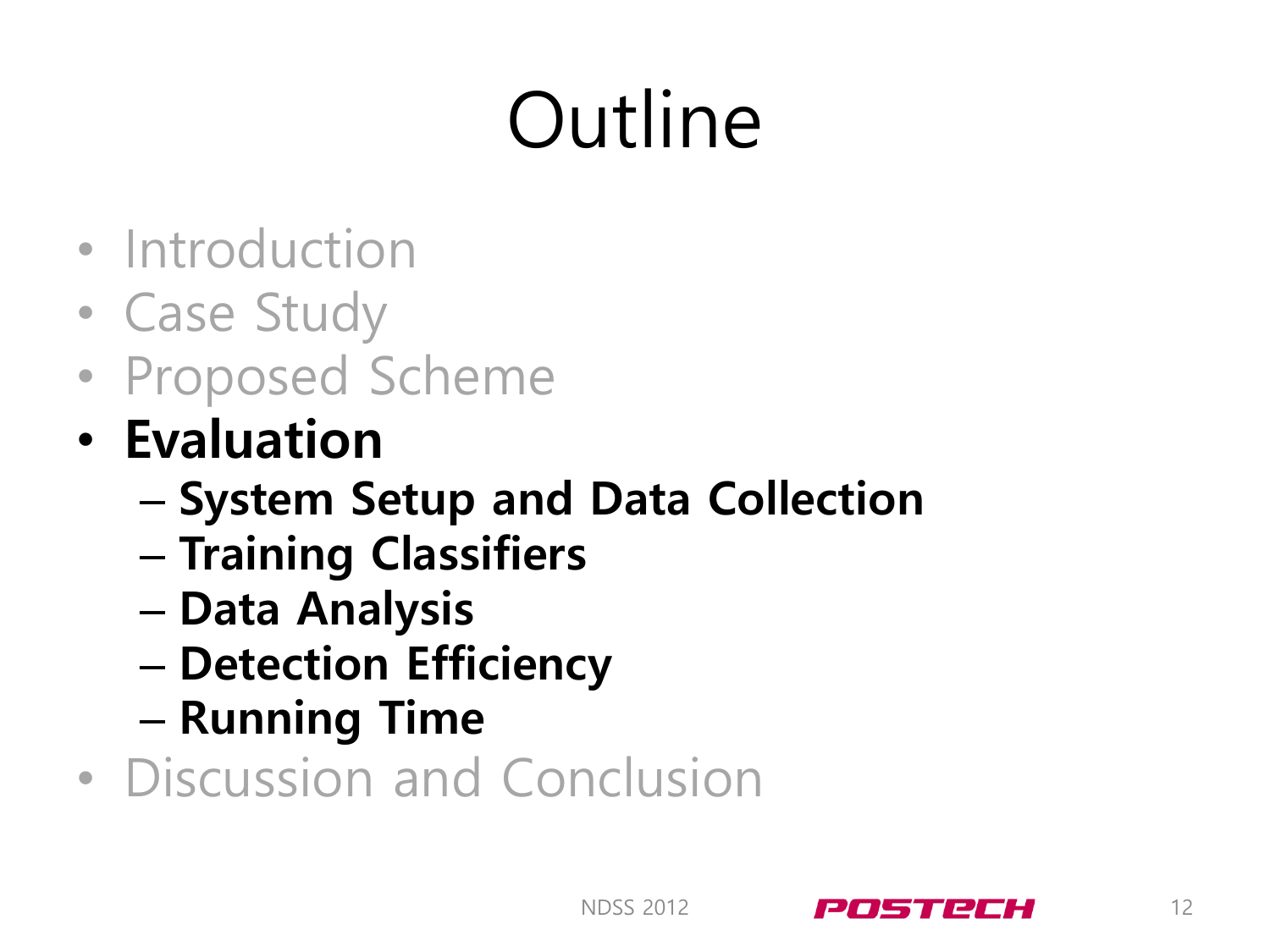## System Setup and Data Collection

- System specification
	- Two Intel Quad Core Xeon 2.4 GHz CPUs
	- 24 GiB main memory
- Data collection
	- Twitter Streaming API
	- One percent samples from Twitter public timeline (Spritzer role)
	- 27,895,714 tweets with URLs between April 8 and August 8, 2011 (122 days)

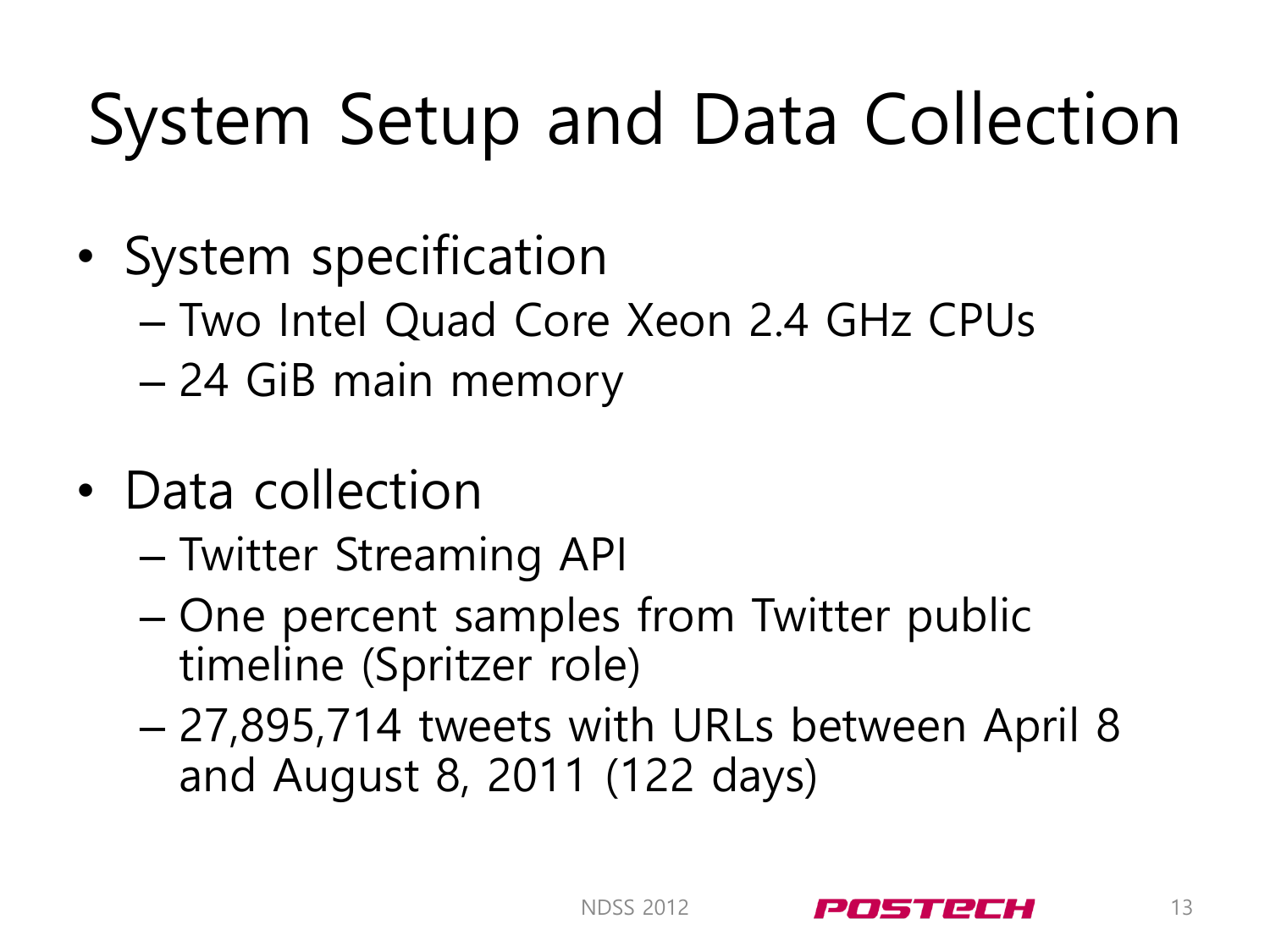# Training Classifiers

- Training dataset
	- Tweets between May 10 and July 8
	- 183,113 benign and 41,721 malicious entry point URLs
- Classification algorithm – L2-regularized logistic regression
- 10-fold cross validation

– FP: 1.64%, FN: 10.69%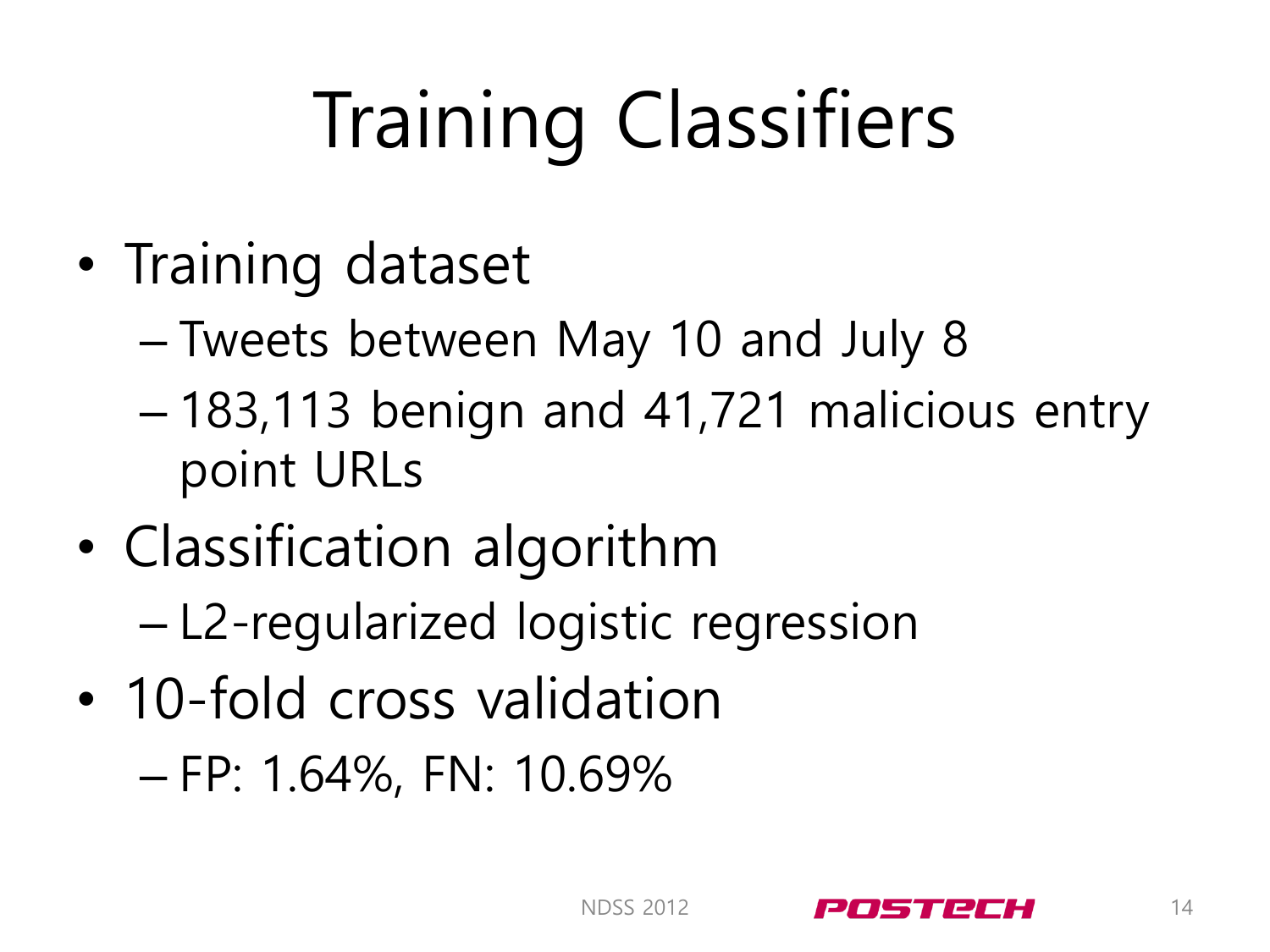

• Relatively small number of new suspicious URLs – We detect suspicious URLs that are not detected or blocked by Twitter.

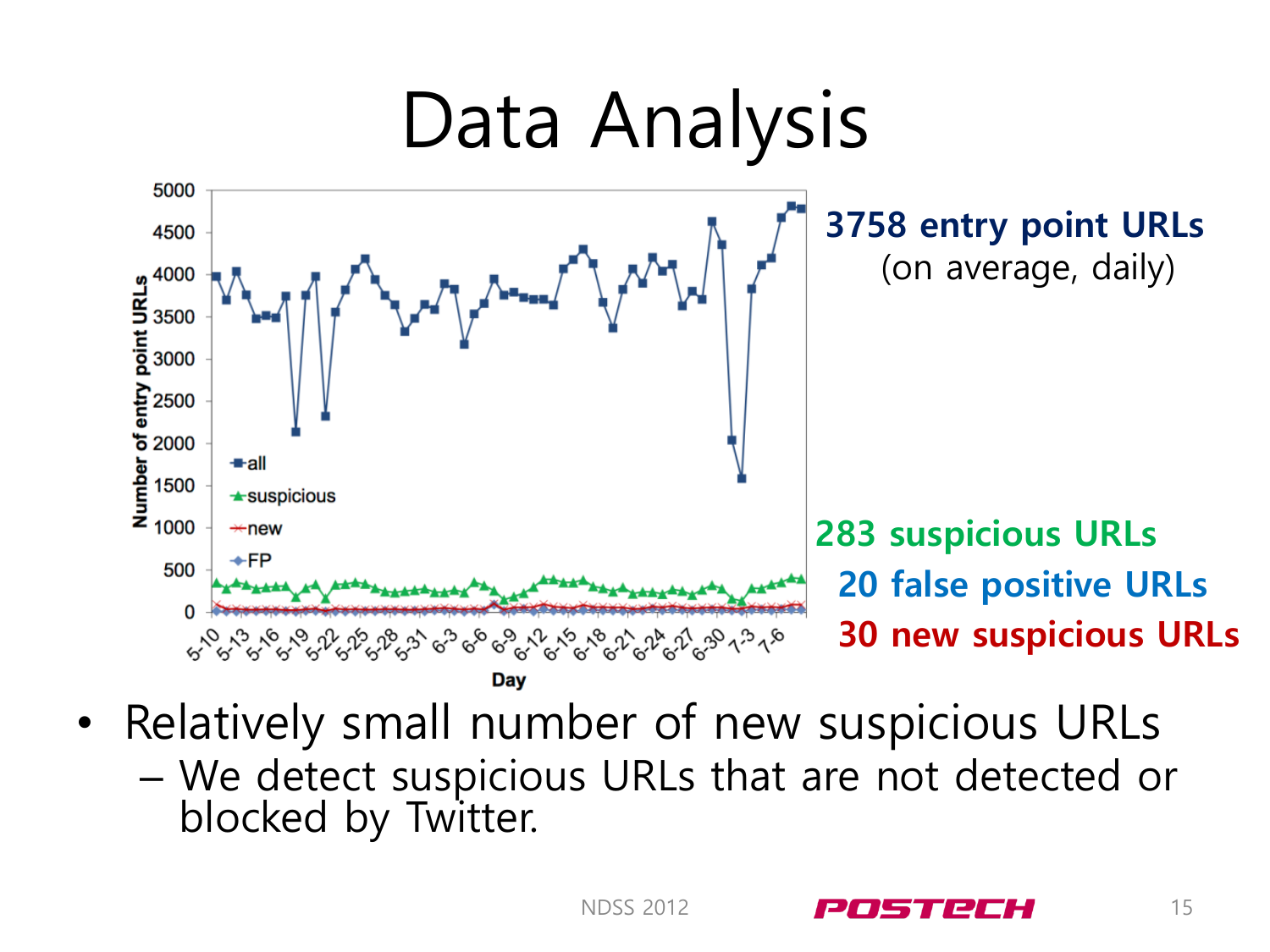## Data Analysis (continued)



- Reoccurrences of May 10's URLs
	- Up to 12% benign & 52% suspicious URLs

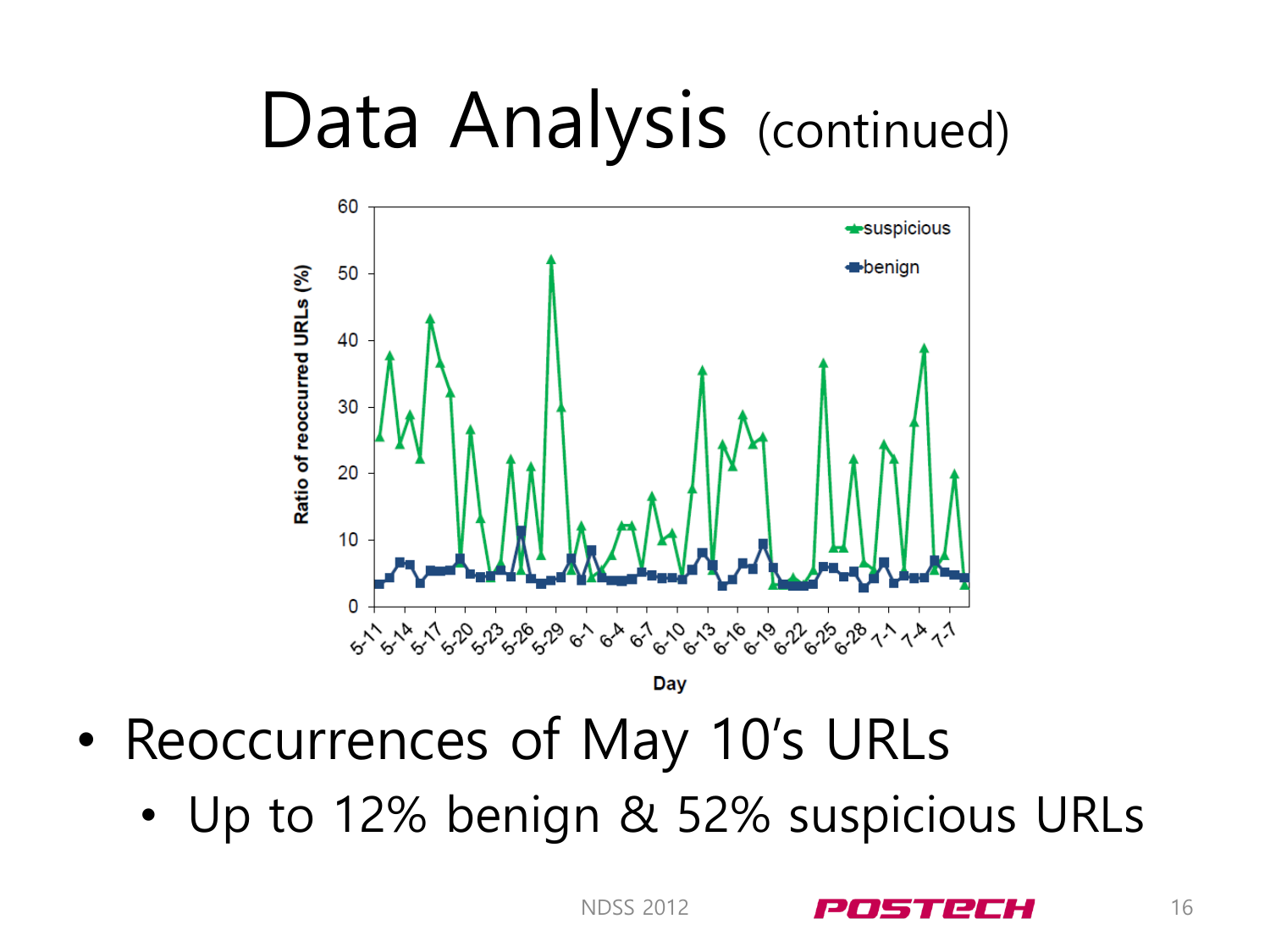## Detection Efficiency

- We measure the time difference between
	- When WarningBird detects suspicious accounts
	- When Twitter suspends the accounts



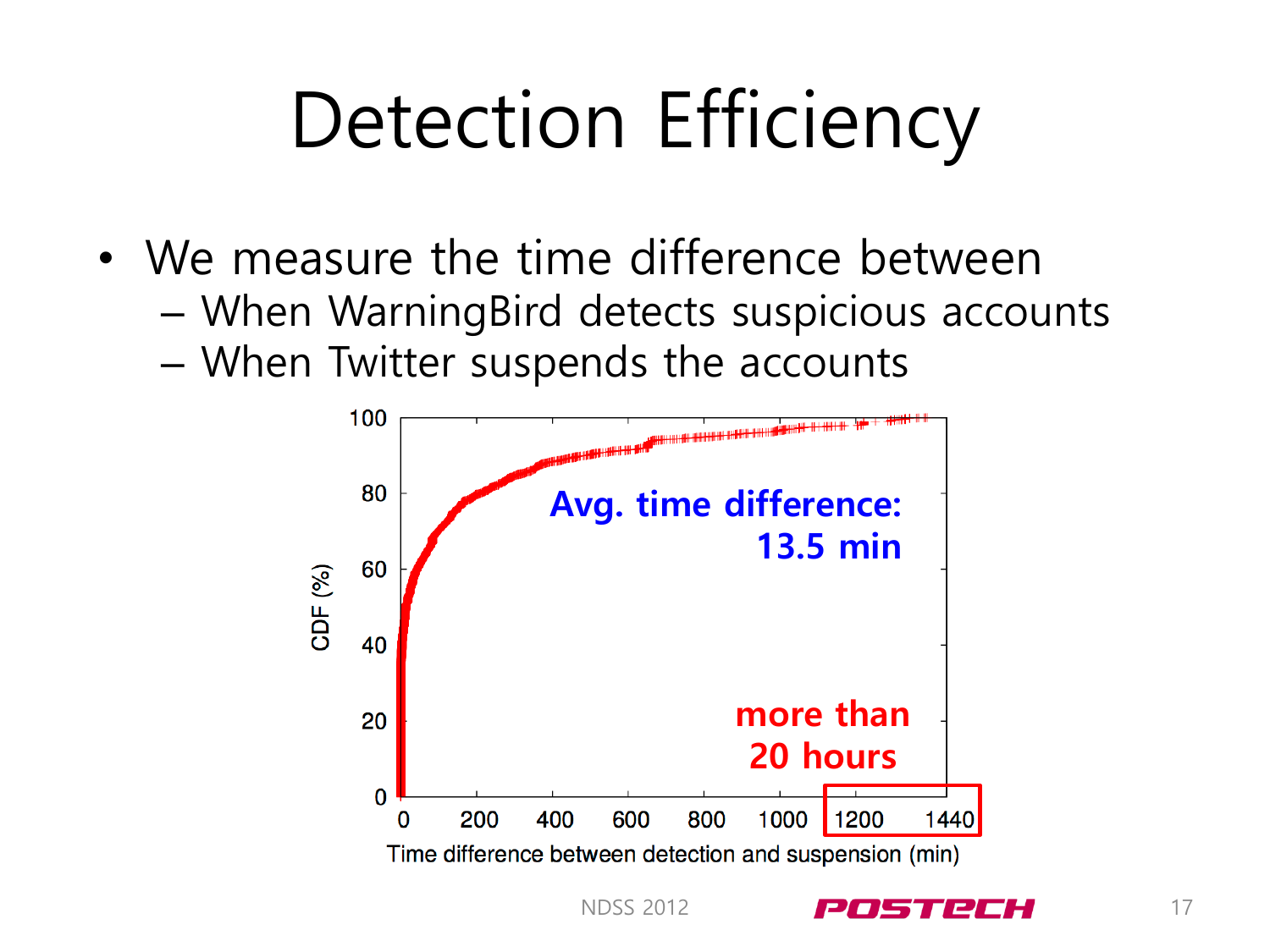# Running Time

- Processing time for each URL: 28.31 ms
	- Redirect chain crawling: 24.20 ms
		- Hundred crawling threads
	- Domain grouping: 2.00 ms
	- Feature extraction: 1.62 ms
	- Classification: 0.48 ms
- Our system can classify about 127,000 URLs per hour.
	- About 12.7% of all public tweets with URLs per hour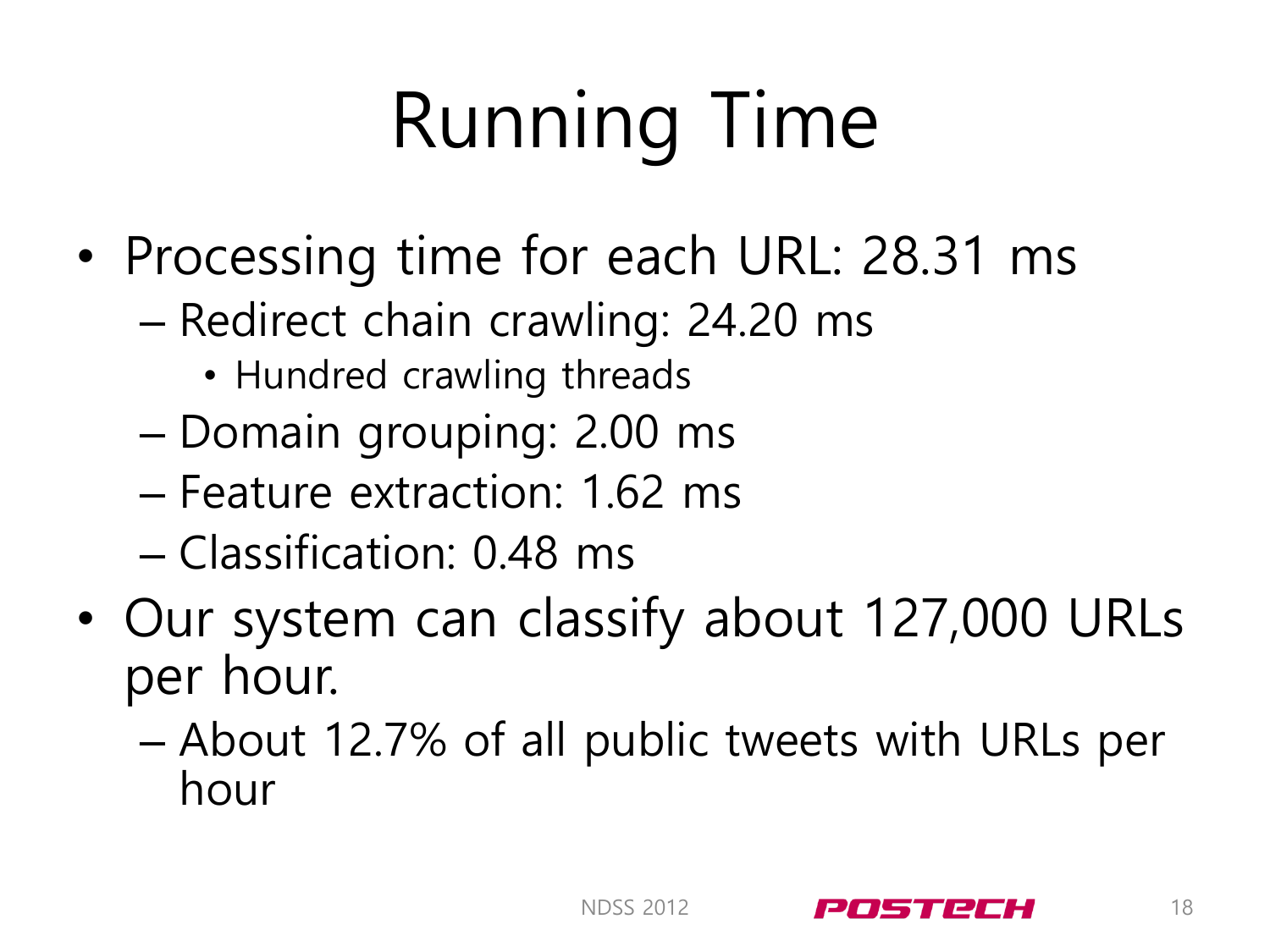## Outline

- Introduction
- Case Study
- Proposed Scheme
- Evaluation
- **Discussion and Conclusion**

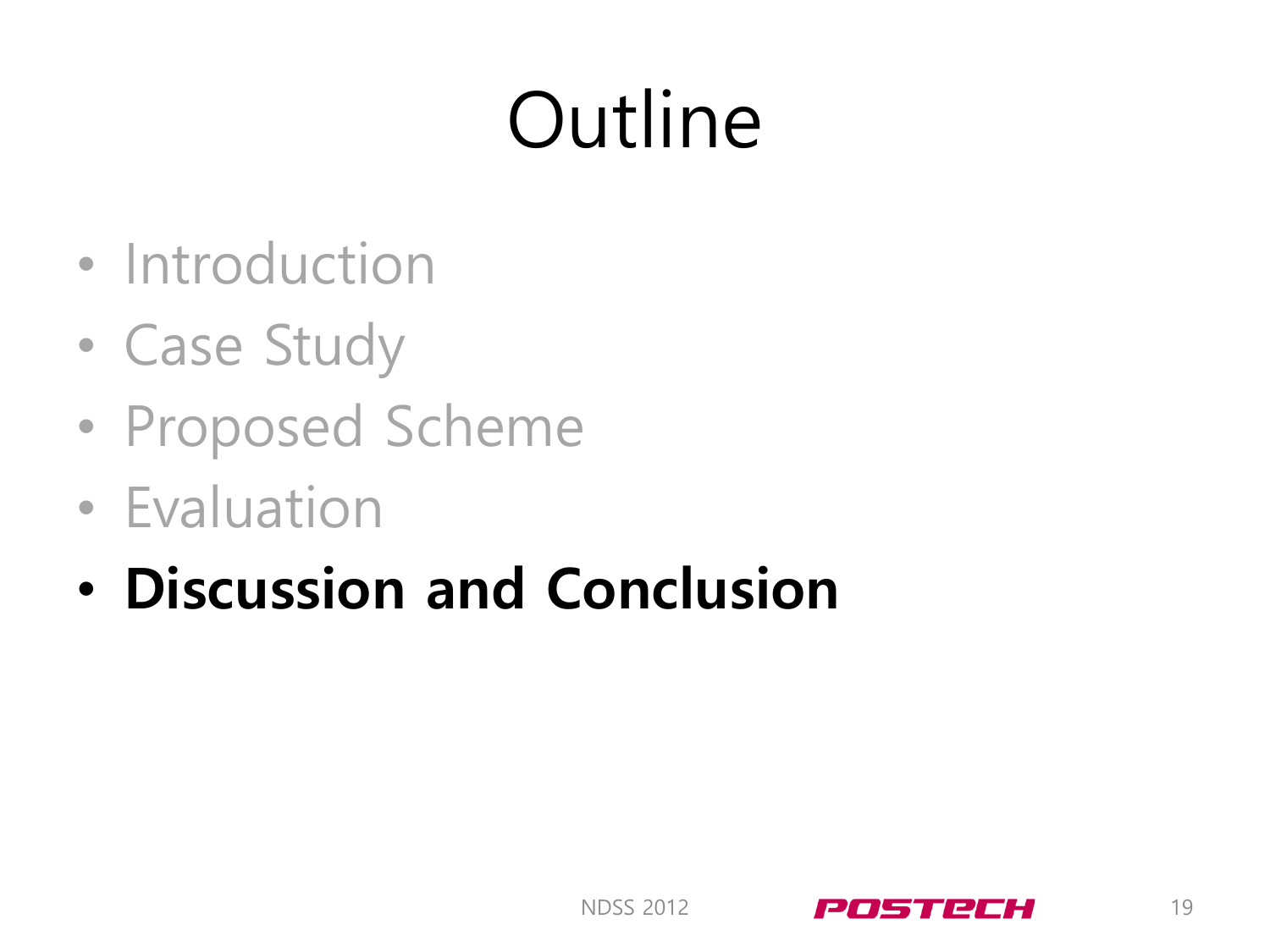## Discussion

- Evasion is possible but restricted.
	- Do not reuse redirection servers
		- Need extra \$ (to buy compromised hosts)
		- Need more effort to take down hosts
	- Reduce the rate of malicious tweets
		- Less effective